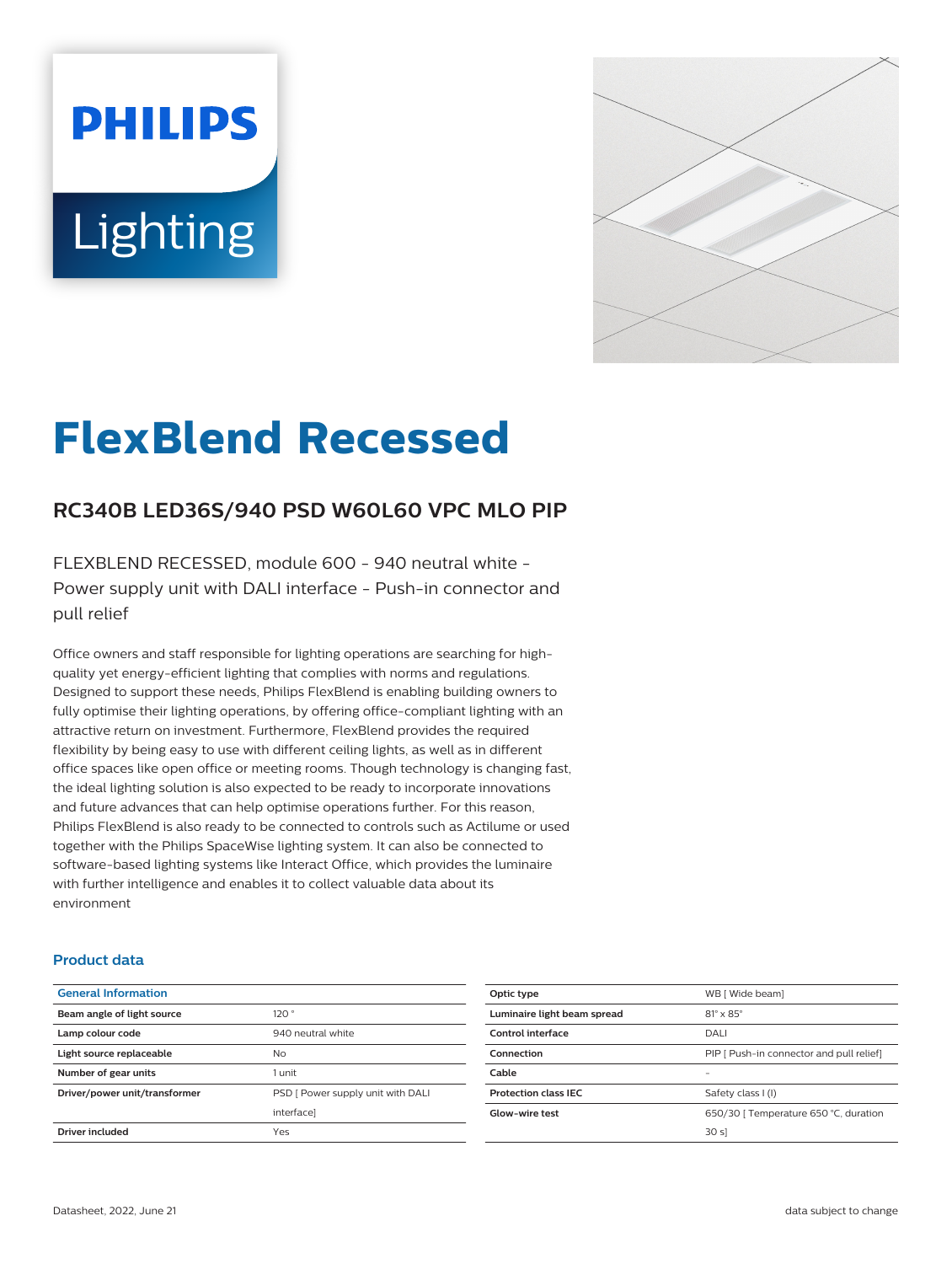## **FlexBlend Recessed**

| <b>Flammability mark</b>                | F [ For mounting on normally flammable  |
|-----------------------------------------|-----------------------------------------|
|                                         | surfaces]                               |
| <b>CE</b> mark                          | CE mark                                 |
| <b>ENEC mark</b>                        | <b>ENEC</b> mark                        |
| <b>Warranty period</b>                  | 5 years                                 |
| Constant light output                   | <b>No</b>                               |
| Number of products on MCB (16 A type B) | 24                                      |
| Photobiological risk                    | Photobiological risk group 0 @ 200mm to |
|                                         | EN62471                                 |
| <b>EU RoHS compliant</b>                | Yes                                     |
| <b>Product family code</b>              | RC340B [ FLEXBLEND RECESSED,            |
|                                         | module 600]                             |
| Unified glare rating CEN                | 19                                      |
|                                         |                                         |
| <b>Light Technical</b>                  |                                         |
| <b>Saturated Red</b>                    | >50                                     |
| <b>Flickering</b>                       | 1                                       |
| Stroboscopic effect                     | 0.4                                     |
|                                         |                                         |
| <b>Operating and Electrical</b>         |                                         |
| <b>Input Voltage</b>                    | 220 to 240 V                            |
| Input frequency                         | 50 to 60 Hz                             |
| Initial CLO power consumption           | $-W$                                    |
| Average CLO power consumption           | - W                                     |
| Inrush current                          | 22 A                                    |
| Inrush time                             | 0.280 ms                                |
| Power factor (min.)                     | 0.9                                     |
|                                         |                                         |
| <b>Controls and Dimming</b>             |                                         |
| Dimmable                                | Yes                                     |
|                                         |                                         |
| <b>Mechanical and Housing</b>           |                                         |
| <b>Housing material</b>                 | Steel                                   |
| <b>Reflector material</b>               | Polycarbonate                           |
| Optic material                          | Polycarbonate                           |
| Optical cover/lens material             | Polycarbonate                           |
| <b>Fixation material</b>                | Stainless steel                         |
| Optical cover/lens finish               | Textured                                |
| <b>Overall length</b>                   | 597 mm                                  |
| Overall width                           | 597 mm                                  |
| <b>Overall height</b>                   | 60 mm                                   |
| Colour                                  | White RAL 9003                          |

| Dimensions (height x width x depth)                | 60 x 597 x 597 mm (2.4 x 23.5 x 23.5 in) |
|----------------------------------------------------|------------------------------------------|
|                                                    |                                          |
| <b>Approval and Application</b>                    |                                          |
| Ingress protection code                            | IP20 [ Finger-protected]                 |
| Mech. impact protection code                       | IK02 [ 0.2 J standard]                   |
| <b>Sustainability rating</b>                       |                                          |
|                                                    |                                          |
| <b>Initial Performance (IEC Compliant)</b>         |                                          |
| Initial luminous flux (system flux)                | 3600 lm                                  |
| Luminous flux tolerance                            | $+/-10%$                                 |
| Initial LED luminaire efficacy                     | 97.5 lm/W                                |
| Lamp colour temperature                            | 4000 K                                   |
| <b>Colour Rendering Index</b>                      | ≥90                                      |
| Initial chromaticity                               | (0.38, 0.37) SDCM <3                     |
| Initial input power                                | 37 W                                     |
| Power consumption tolerance                        | $+/-10%$                                 |
|                                                    |                                          |
| <b>Over Time Performance (IEC Compliant)</b>       |                                          |
| Control gear failure rate at median useful life 5% |                                          |
| 50,000 h                                           |                                          |
| Lumen maintenance at median useful life*           | <b>L80</b>                               |
| 50,000 h                                           |                                          |
|                                                    |                                          |
| <b>Application Conditions</b>                      |                                          |
| Ambient temperature range                          | +10 to +40 °C                            |
| Performance ambient temperature Tq                 | 25 °C                                    |
| Maximum dimming level                              | 1%                                       |
| Suitable for random switching                      | Yes                                      |
|                                                    |                                          |
| <b>Product Data</b>                                |                                          |
| Full product code                                  | 871951410232300                          |
| Order product name                                 | RC340B LED36S/940 PSD W60L60 VPC         |
|                                                    | MLO PIP                                  |
| EAN/UPC - product                                  | 8719514102323                            |
| Order code                                         | 910925866969                             |
| SAP numerator - quantity per pack                  | 1                                        |
| Numerator - packs per outer box                    | 1                                        |
| <b>SAP material</b>                                | 910925866969                             |
| SAP net weight (piece)                             | 3.880 kg                                 |